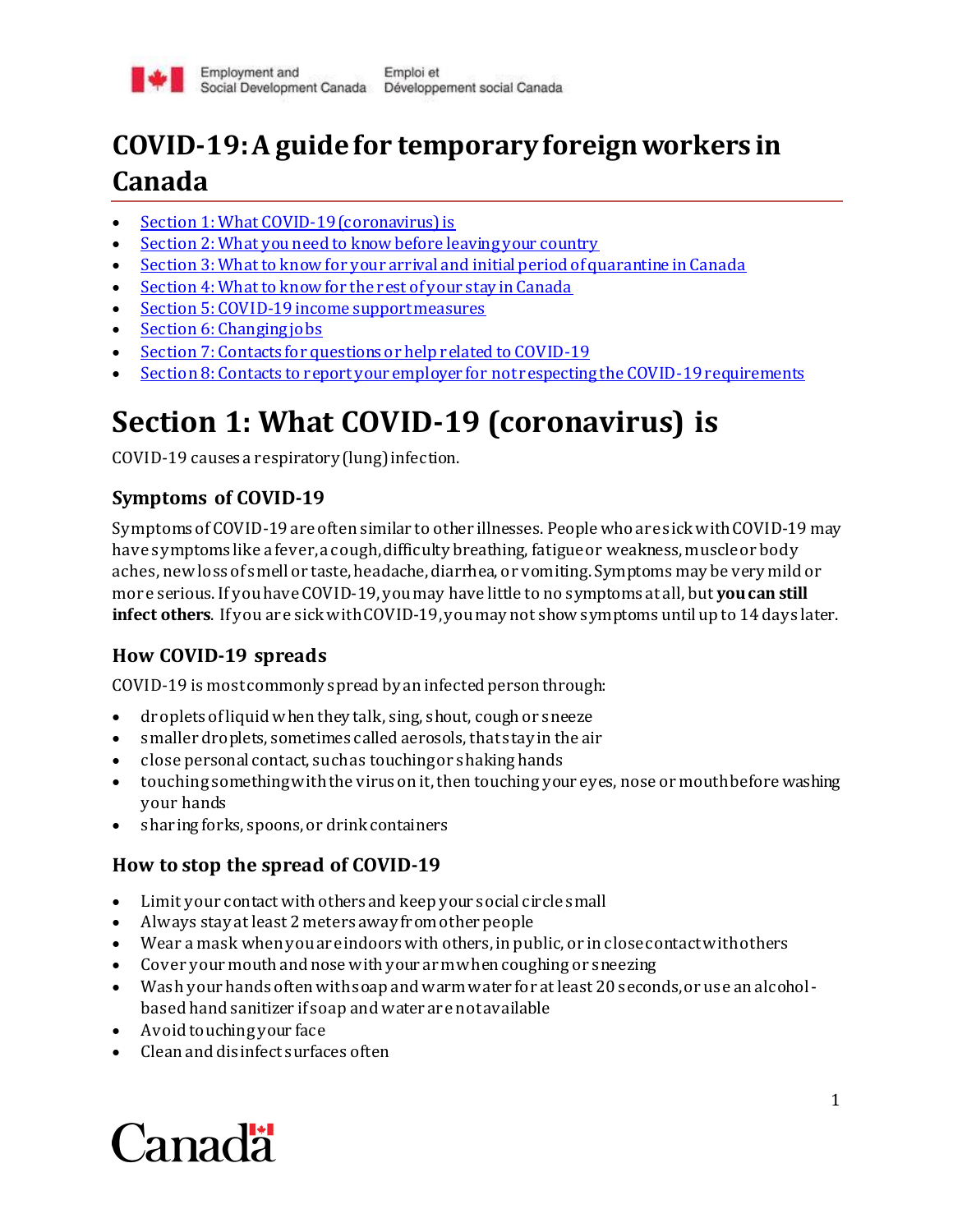

The following settings are particularly risky for transmission of the virus:

- closed spaces
- crowded places
- close-contact settings and close-range conversations

You have a higher risk of having serious health problems related to COVID-19 if you are 65 years or older or if you have certain medical conditions. Some of these medical conditions include:

- heart disease
- asthma
- chronic kidney disease
- obesity
- high blood pressure
- lung disease
- diabetes, or
- cancer

You are also at a higher risk of having serious health problems related to COVID-19 if you have a weakened immune system, such as if you have had a medical treatment like chemotherapy.

# **Section 2: What you need to know before leaving your country**

If you have symptoms of COVID-19, you will not be permitted to board the plane.

Three requirements you need to meet to board the plane:

- wear a mask covering your mouth and nose at all times
- proof of a negative PCR COVID-19 test (test within 72 hours of the scheduled departure time of your flight to Canada)
- proof that you've registered in ArriveCAN (see below for more information)

As the COVID-19 situation evolves rapidly, requirements may change at any time. Please visit the [Government of Canada's resources on COVID-19](https://www.canada.ca/en/public-health/services/diseases/coronavirus-disease-covid-19.html) [\(https://www.canada.ca/en/public-health/services/diseases/coronavirus-disease](https://www.canada.ca/en/public-health/services/diseases/coronavirus-disease-covid-19.html)[covid-19.html](https://www.canada.ca/en/public-health/services/diseases/coronavirus-disease-covid-19.html) ) often to have up to date information.

# Canadä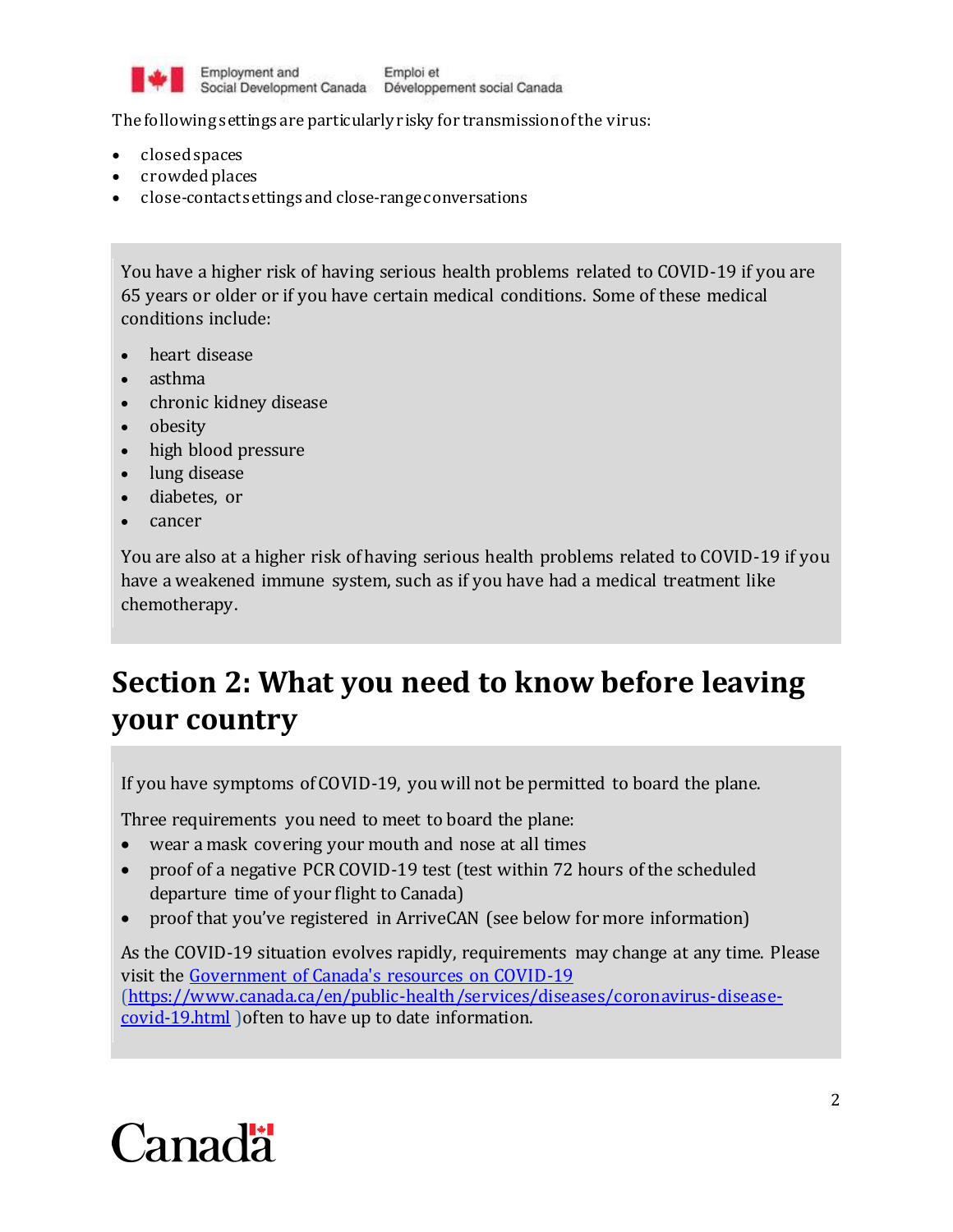

If you have no symptoms of COVID-19, you should:

- verify with your employer (or your Ministry of Labour if you are with the Seasonal Agricultural Worker Program [SAWP]) that your job is still available
- read the email that you received from Immigration, Refugees and Citizenship Canada (IRCC) and follow their advice
- verify that the spelling of your name is accurate on all documents you receive from IRCC. If there is a mistake, signal it to IRCC as soon as possible. Also, verify that the information is correct on your work permit when issued at the Port of Entry
- pre-register for the testing upon arrival in Canada once your flight is booked, unless you are specifically told that the pre-registration was or will be done for you. You will be required to take a test before leaving the airport once in Canada:
	- o register for arrival a[t Vancouver International Airport](https://checkout.lifelabs.com/arrival-registration) (https://checkout.lifelabs.com/arrival-registration)
	- o register for arrival a[t Calgary International Airport](https://travel.mandatory-testing.alberta.ca/) [\(https://travel.mandatory](https://travel.mandatory-testing.alberta.ca/)[testing.alberta.ca/](https://travel.mandatory-testing.alberta.ca/))
	- o register for arrival a[t Toronto Pearson International Airport](https://portal.switchhealth.ca/register/pearson) [\(https://portal.switchhealth.ca/register/pearson](https://portal.switchhealth.ca/register/pearson))
	- o register for arrival a[t Montreal-Trudeau International Airport](https://info.biron.ca/inscription-yul) [\(https://info.biron.ca/inscription-yul](https://info.biron.ca/inscription-yul))

**You must use ArriveCAN to provide mandatory travel / quarantine information on and after your entry into Canada.** Please consult the [Government of Canada's COVID](Government%20of%20Canada’s%20COVID-19%20Travel%20restrictions,%20exemptions%20and%20advice%20(https:/www.canada.ca/en/public-health/services/diseases/2019-novel-coronavirus-infection/latest-travel-health-advice.html).)-19 Travel restrictions, [exemptions and advice \(https://www.canada.ca/en/public-health/services/diseases/2019-novel](Government%20of%20Canada’s%20COVID-19%20Travel%20restrictions,%20exemptions%20and%20advice%20(https:/www.canada.ca/en/public-health/services/diseases/2019-novel-coronavirus-infection/latest-travel-health-advice.html).)[coronavirus-infection/latest-travel-health-advice.html\).](Government%20of%20Canada’s%20COVID-19%20Travel%20restrictions,%20exemptions%20and%20advice%20(https:/www.canada.ca/en/public-health/services/diseases/2019-novel-coronavirus-infection/latest-travel-health-advice.html).)

Use ArriveCAN by signing in online or by downloading the mobile app through Google Play or the Apple App store. You will need an email address to use ArriveCAN. Please consul[t ArriveCAN](https://www.canada.ca/en/public-health/services/diseases/coronavirus-disease-covid-19/splash-arrivecan.html?utm_campaign=not-applicable&utm_medium=vanity-url&utm_source=canada-ca_arrivecan) [\(https://www.canada.ca/en/public-health/services/diseases/coronavirus-disease-covid-](https://www.canada.ca/en/public-health/services/diseases/coronavirus-disease-covid-19/splash-arrivecan.html?utm_campaign=not-applicable&utm_medium=vanity-url&utm_source=canada-ca_arrivecan)[19/splash-arrivecan.html?utm\\_campaign=not-applicable&utm\\_medium=vanity](https://www.canada.ca/en/public-health/services/diseases/coronavirus-disease-covid-19/splash-arrivecan.html?utm_campaign=not-applicable&utm_medium=vanity-url&utm_source=canada-ca_arrivecan)[url&utm\\_source=canada-ca\\_arrivecan](https://www.canada.ca/en/public-health/services/diseases/coronavirus-disease-covid-19/splash-arrivecan.html?utm_campaign=not-applicable&utm_medium=vanity-url&utm_source=canada-ca_arrivecan)) for more information.

Before you board your flight, you must use ArriveCAN to provide your:

- travel and contact information
- quarantine plan
- COVID-19 symptom self-assessment

Once you submit your information through ArriveCAN:

- a receipt will be displayed and emailed to you
- show the receipt to a Canadian border services officer when you arrive in Canada
- you can show your ArriveCAN receipt from:
	- o the app as a screenshot
	- o your email
	- o a printout

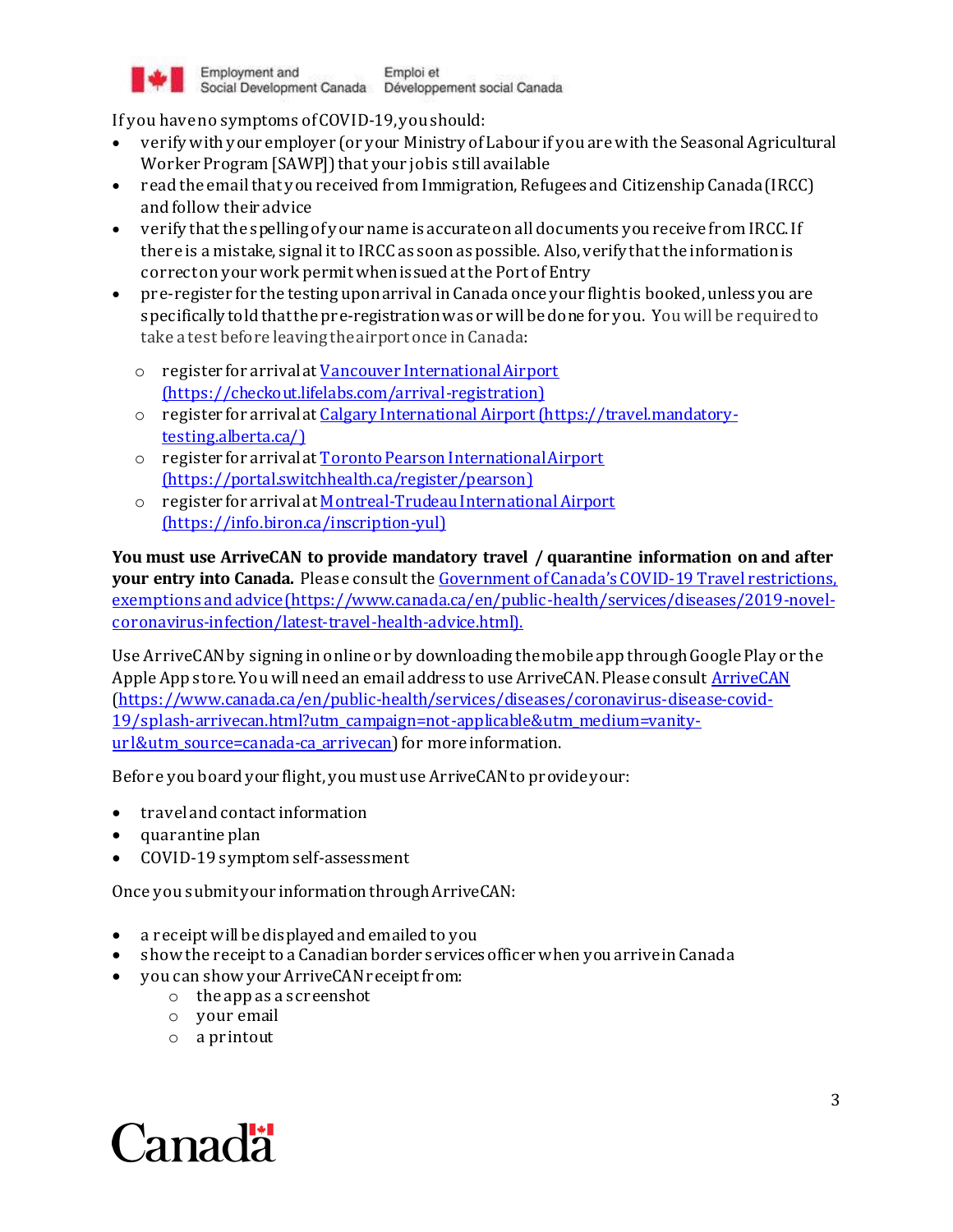

You will likely need to undergo mandatory quarantine for the first 14 days when you get to Canada. You need to discuss the plan for this period with your employer before you arrive.Information you need to have with you before you leave, and which an officer may ask to see upon arrival, includes:

- the address of your quarantine location (housing)
- a telephone number and email address so that Canadian officials can contact you
- your employer's contact information
- work permit or port of entry (POE) letter of introduction that shows you were approved for a work permit. Show your work permit or POE letter to the airline attendant. This document shows that you are allowed to travel to Canada during the travel restrictions

### **3-day hotel stay requirement**

- Most travellers to Canada need to stay in a Government-Approved Accommodation (hotel) for 3 days after arrival, including some temporary foreign workers (TFWs)
- Travellers are responsible for making their hotel reservation and paying the costs
- Reservations can be made toll-free within North America by calling 1-800-294-8253or online [hotel booking](https://www.canada.ca/en/public-health/services/diseases/2019-novel-coronavirus-infection/latest-travel-health-advice/mandatory-hotel-stay-air-travellers/list-government-authorized-hotels-booking.html) (https://www.canada.ca/en/public-health/services/diseases/2019-novelcoronavirus-infection/latest-travel-health-advice/mandatory-hotel-stay-air-travellers/listgovernment-authorized-hotels-booking.html)
- Workers need to make arrangements and pay for transportation between the hotel and the quarantine location

### **3-day hotel stay - exemptions**

- TFWs with work permits in the agriculture, agri-food, and fish and seafood sectors, are exempted from the 3-day hotel stay requirement. See list of National Occupation Codes (NOC) below. Instead, these workers will go directly to their place of quarantine after undergoing their COVID-19 test at the airport
- Information regarding your NOC is included under "Job Information" on the Employment Details page of your Labour Market Impact Assessment (LMIA) letter
- Workers in occupations (NOC Codes) exempted from the 3-day hotel stay include:
	- o 0821 Managers in agriculture
		- o 0822 Managers in horticulture
		- $\circ$  8252 Agricultural service contractors, farm supervisors and specialized livestock workers
		- $\circ$  8255 Contractors and supervisors, landscaping, grounds maintenance and horticulture services
		- o 8431 General farm workers
		- o 8432 -Nursery and greenhouse workers
		- o 8611 -Harvesting labourers
		- o 6331 Butchers, meat cutters and fishmongers retail And wholesale
		- $\circ$  9461 Process control and machine operators, food, beverage and associated products processing
		- $\circ$  9462 Industrial butchers and meat cutters, poultry preparers and related workers
		- o 9463 Fish and seafood plant workers

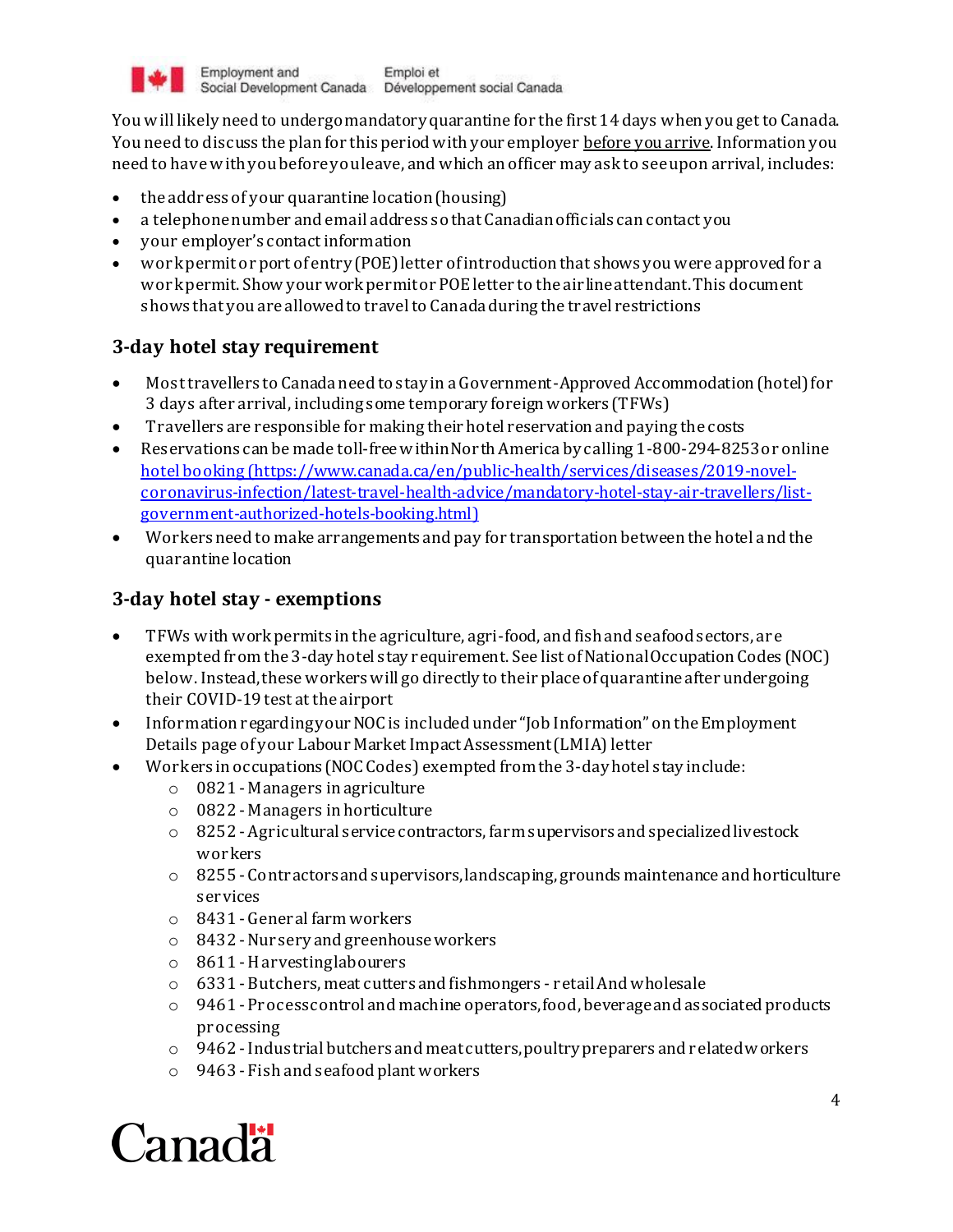

- o 9617 Labourers in food, beverage and associated products processing
- o 9618 Labourers In fish and seafood processing

## **3-day hotel stay – travelling to another province**

- All TFWs with work permits in the occupations listed above and who need to travelto another province via public transportation (for example by commercial flight) are required to stay in a Government-Approved Accommodation for up to 3 nights, upon arrival in Canada while awaiting the results of their COVID-19 test
- Employers and travel arrangers are responsible for making hotel reservations as part of the travel arrangements where applicable.Workers in occupations (NOC Codes) listed abovedo not have to reimburse any of these costs

# **Section 3: What to know for your arrival and initial period of quarantine in Canada**

### **What to expect at the airport in Canada**

- If you show signs of COVID-19 upon arrival, officials will contact a quarantine officer and the officer will perform a more detailed assessment. If necessary, the quarantine officer may:
	- $\circ$  order you to be transported to the hospital to undergo a medical examination
	- o inform the local public health authority that you may have COVID-19
- All air travellers, including TFWs, are required to take a COVID-19 molecular test upon arrival in Canada while at the airport
- You need to take another test again, 10 days into your quarantine period
- Before leaving the airport, you will be provided with a COVID-19 test kit and instructions for taking the test later during the mandatory quarantine period
- You will receive more information upon arrival

# **COVID-19 guidelines for the quarantine**

Most workers are required to quarantine for 14 days. Only workers considered "essential" by the Chief Public Health Officer of Canada are exempted (for example, healthcare workers, workers in transportation of medical products, truck drivers, crew on planes, trains and vessels). For more information on the TFWProgram, what is expected from employers during the COVID-19 pandemic and frequently asked questions, please visit th[e TFW Program website](https://www.canada.ca/en/employment-social-development/services/foreign-workers/notice-covid-19.html)m

(https://www.canada.ca/en/employment-social-development/services/foreign-workers/noticecovid-19.html).

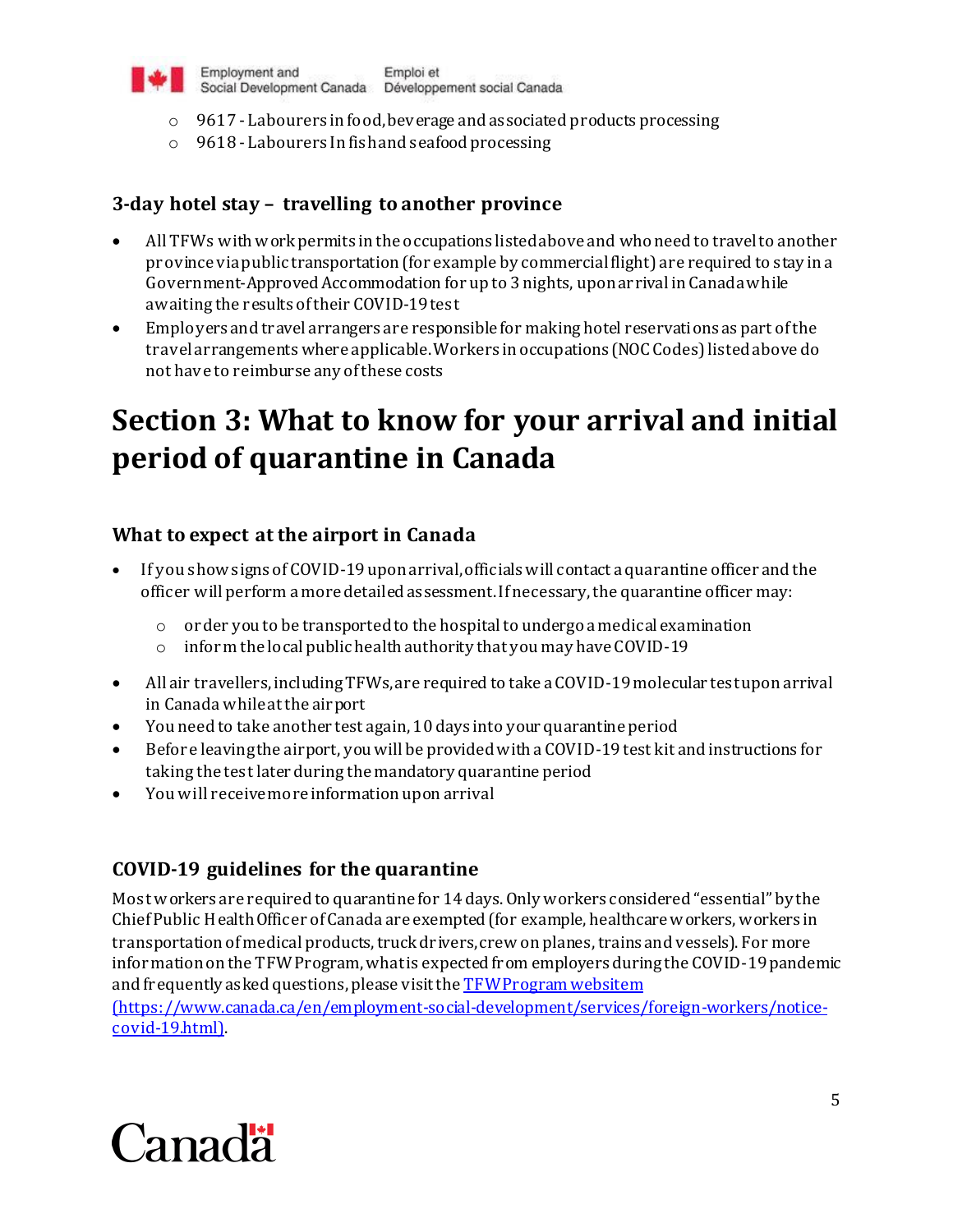

It is your responsibility to follow the COVID-19 guidelines issued by the Government of Canada and the province and territory you will live in.

- When leaving the airport, you must quarantine. In some cases, you will be quarantining in designatedaccommodations upon arrival and food-service could be provided
- Ouarantining means that:
	- $\circ$  you must stay in your accomodations
	- $\circ$  you must avoid contact with other people and keep a 2-metre distance from others (physical distancing) at all times (unless you are members of the same family arriving at the same time)
- In the first 48 hours, you must use ArriveCAN to confirm that you have arrived at your place of quarantine
- Every day during the quarantine period, you must complete a daily COVID-19 symptom selfassessment on ArriveCAN
- On day 10 of your quarantine, you will need to complete the COVID-19 testing kit

### **Specifically for employer provided accommodations**

Depending on your contract, your employer may provide your accommodation. This is often the case for farm workers.

- Your employer mustprovide you with cleaning products
- Clean and disinfect your accommodations and common areas. This includes shared surfaces that are touched often, such as:
	- o door knobs
	- o tables
	- o counters
	- o sinks
	- $o$  taps
	- o TV remote, and
	- o toilets
- Other important things to do:
	- o do not have visitors
	- o stay in a private place like your yard or balcony if you go outside for fresh air
	- $\circ$  wash your hands often with soap and hot water for at least 20 seconds or use a hand sanitizer containing at least 60% alcohol
- Once your quarantine begins, no new person should move into the same accommodation as the one where you or your group live
- If someone new arrives at your accommodations during this time, you must restart a new quarantine period

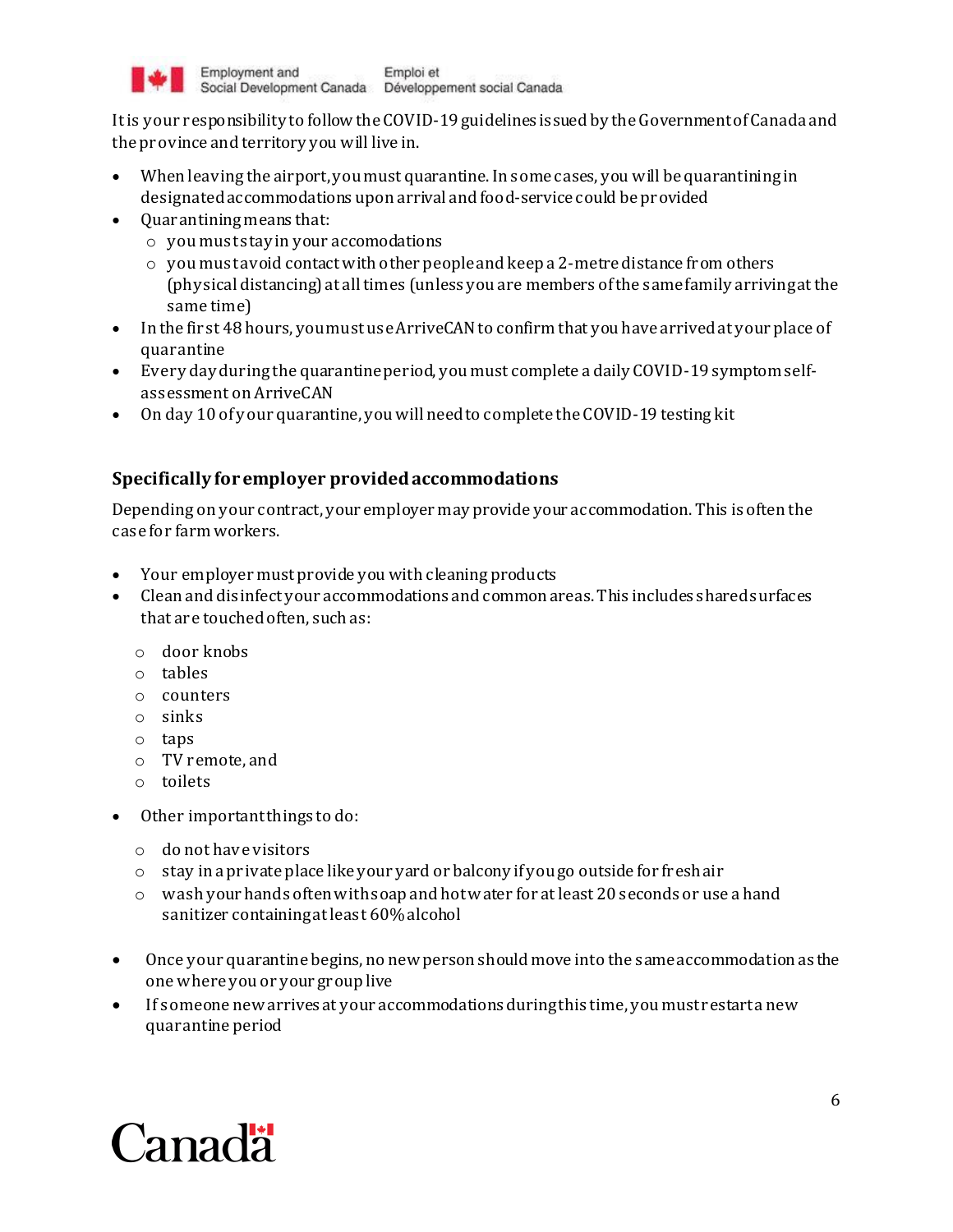

### **Know your employers' responsibilities during the initial quarantine period**

You must be paid for the quarantine period for a minimum of 30 hours per week, at your regular hourly rate of pay. The payment you receive is not an advance and you don't reimburse it later. This requirement also applies to workers in the SAWP and the period of paid quarantine will be in addition to the minimum 240 hours of pay as specified in the SAWP contract.

Employers can make regular deductions. They are not allowed to make any additional deductions due to the quarantine period, except in the case of an agreement to recoup the costs of groceries.

Employers are expected to ensure that you have access to the essentials without inflated prices or surcharges.

Employers must not do anything that prevents you from having access to necessities of life, including food and other basic items. If you need your employer's or a support organization's assistance to access the necessities of life, your employer must not deny that request for assistance.

Employers are also expected to ensure that food is fresh, of good quality, and meets your needs with respect to type, variety and quantity.

### **Know your responsibilities during the initial quarantine period**

Under current guidance, you are not allowed to work during the quarantine period. Your employer cannot ask you to perform other duties, such as building repairs or administrative tasks. Please visit th[e TFWProgram compliance](https://www.canada.ca/en/employment-social-development/services/foreign-workers/employer-compliance.html) webpage [\(https://www.canada.ca/en/employment-social](https://www.canada.ca/en/employment-social-development/services/foreign-workers/employer-compliance.html)[development/services/foreign-workers/employer-compliance.html](https://www.canada.ca/en/employment-social-development/services/foreign-workers/employer-compliance.html)) to get more information on the TFWProgram, what is expected from employers during the COVID-19 pandemic, and frequently asked questions.

If you start having symptoms (like a fever) at any time, including after the quarantine period:

- you must immediately fully isolate yourself from others, contact local public health officials, and tell your employer. You may also choose to contact your consular official
- your employer is required to immediately provide you with accommodations that allow you to isolate from others
- this means they must provide you with your own bedroom and bathroom that is not shared with anyone else during isolation
- your employer is responsible to assist you in accessing medical care, medicine, and food during isolation
- you and your employer must follow the advice of the local public health authority
- your employer must not force you to work during your isolation. If they do, refuse to work and use the contacts in Section 8 to report them

When contacting health services, be ready with the following information:

- your symptoms
- where you have been travelling or living (address of accommodation)
- if you had direct contact with animals (for example, if you visited a live animal market)
- if you had close contact with a sick person who had a fever, cough or difficulty breathing

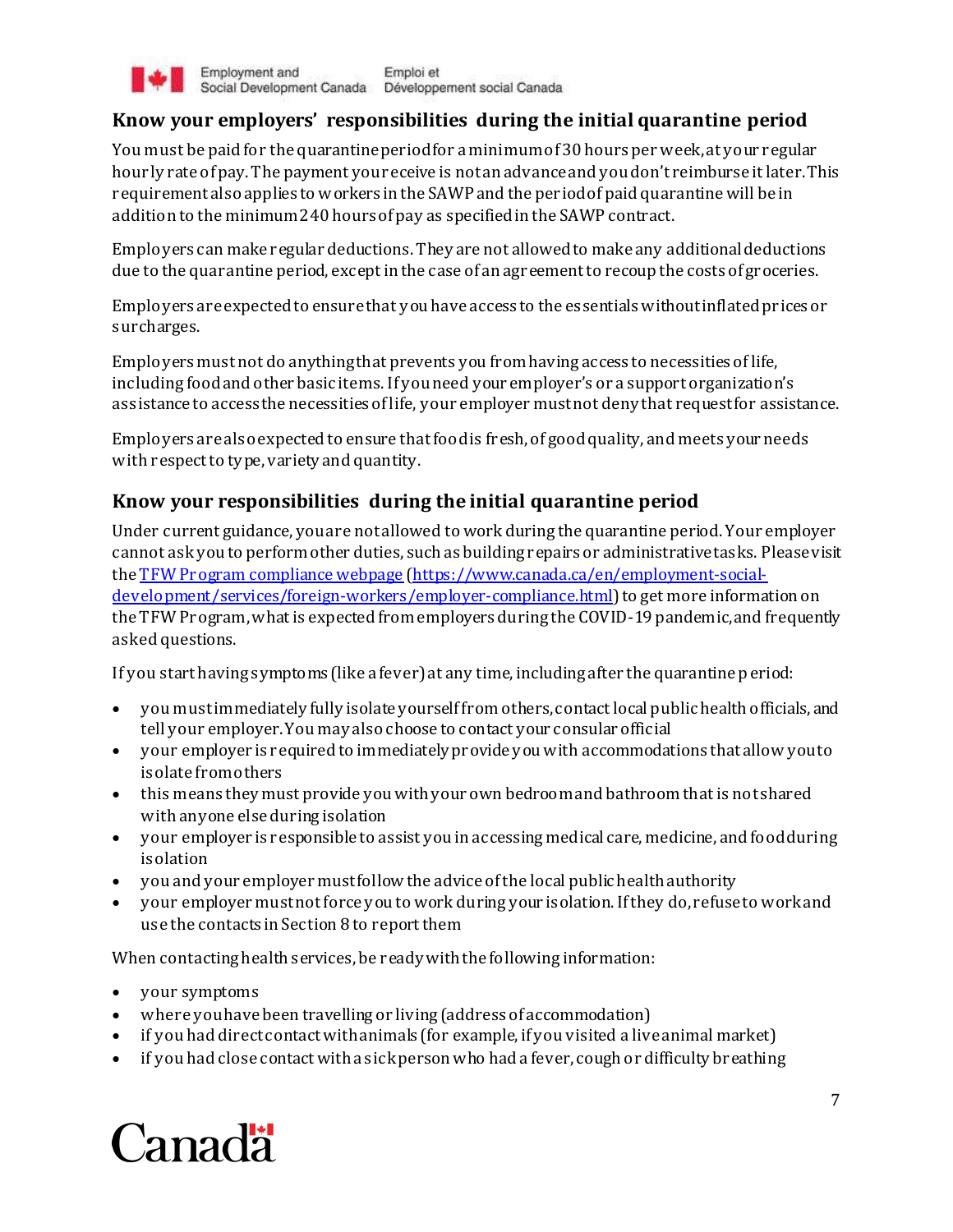

After you provide them with this information, they will provide advice on what you should do next.

You can find the phone numbers and websites for health services in your province or territory in Section 7.

# **You or your employer may face serious consequences if either of you are not following COVID-19 requirements**

You may receive a fine of up to \$1,000,000, go to jail, or both, if you do not follow the COVID-19 procedures from the time you arrive in Canada. In addition to receiving penalties, you may not be allowed into Canada again and face a removal order.

- Your employer cannot prevent you from meeting the requirements under the Quarantine Act
- Employers may also face serious consequences if they do not respect the requirements
- You can safely report employers by contacting the confidential Government of Canada Tip Line (1-866-602-9448)
- You can also safely report employers by contacting the phone numbers in Section 8
- Keep evidence, like screenshots of text messages, videos, or pictures if your employer is breaking the rules, like asking you to work, not paying you, or preventing you from accessing food
- If your employer is providing you with housing, you can report them if they are not providing you with cleaning supplies, putting you in housing where beds are not two meters apart, or housing you with workers not in quarantine
- You can also report employers if they are not is olating workers who exhibit signs or symptoms of COVID-19

# **Take care of your mental health during quarantine and during the pandemic**

- Stay informed, but take breaks from social media and news stories
- Practic[e physical distancing](https://www.canada.ca/en/public-health/services/publications/diseases-conditions/social-distancing.html), but stay connected:
	- $\circ$  talk to friends or family about your feelings and concerns through email, telephone, video chats and social media like Facebook
	- $\circ$  if you don't have access to a telephone or computer, try writing letters to loved ones
- Take deep breaths (in for 3 seconds, out for 3 seconds), stretch, or meditate
- Try to eat healthy meals, drink water, exercise often, and get plenty of sleep
- Focus on the positive aspects of your life and things you can control
- Be cautious of excessive intake of alcohol or other substances
- Be kind and compassionate to yourself and others

# **Section 4: What to know for the rest of your stay in Canada**

The information in this section will be useful for the rest of your stay in Canada, after the initial quarantine period has elapsed.

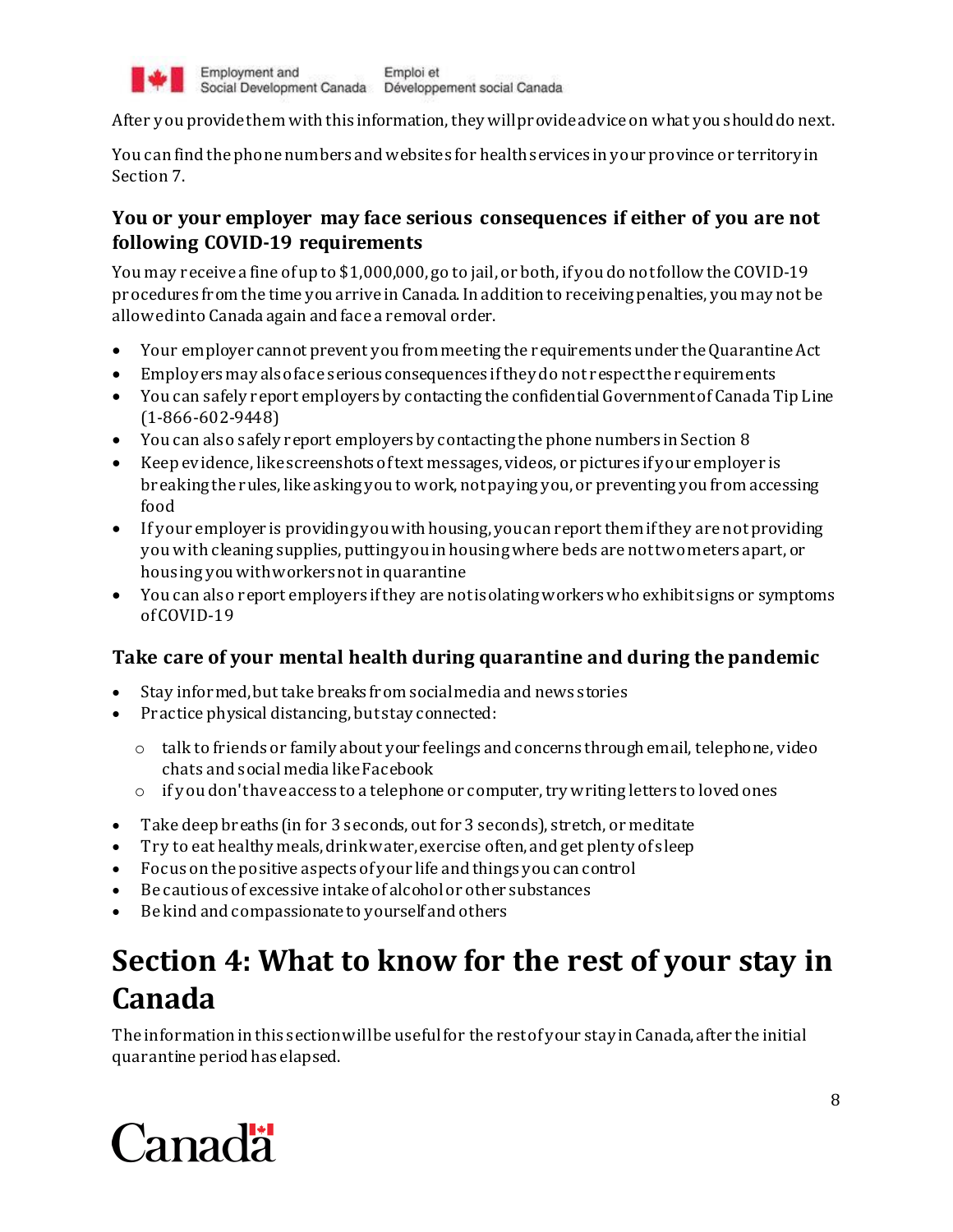

For the rest of your stay in Canada, to avoid the spread of COVID-19, you (as well as all Canadians) are asked to:

- follow local health rules, which could include to stay at home unless you have to go to work
- avoid all non-essential trips in your community
- keep your social circles small and do not gather in groups
- when around others, wear a maskcovering your mouth and nose at all times
- limit contact with people at higher risk, such as older adults and those in poor health
- go outside to exercise but stay close to home

If you leave your home, always keep a distance of at least 2 arms lengths (approximately 2 metres) from others. People you live with do not need to distance from each other unless they are sick or have travelled in the last 14 days.

Please note that employers must continue to follow all federal, provincial, and territorial employment regulations and laws. Under the TFW Program, employers do not have the authority to limit you freedom of movement. Like all workers, youare permitted to run errands, access services, and enjoy their time off work when not in quarantine, self-isolating, or otherwise restricted from doing so as per government laws and orders.

All provinces have their own restrictions related to COVID-19. Please visit the website of the province you reside in to be familiar with the dos and don'ts. The websites are listed in section 7.

If you become sick, please follow the same health advice as provided in Section 3.

**Reminder:** While in Canada, it is important to keep track of the hours you work.

# **What a Social Insurance Number is and why you need one**

The Social Insurance Number (SIN) is a 9-digit number that that you need to work in Canada. A SIN is issued to one person only and it cannot legally be used by anyone else.

### **What you need to apply**

You must apply for your SIN online, unless you arrived as part of the SAWP and are being helped by an organization.

To apply for a SIN online, you must provide a minimum of 3 documents:

- A valid primary identity document that proves your identity and legal status in Canada, such as:
	- o Permanent Resident Card (PR card) issued by IRCC
	- o work or study permit issued by IRCC that states the "May accept employment" or "May work in Canada"
	- o confirmation of Permanent Residence issued by IRCC
- A valid secondary identity document to confirm your identity, such as a passport or provincial or territorial identification:
	- o foreign passport
	- o health card

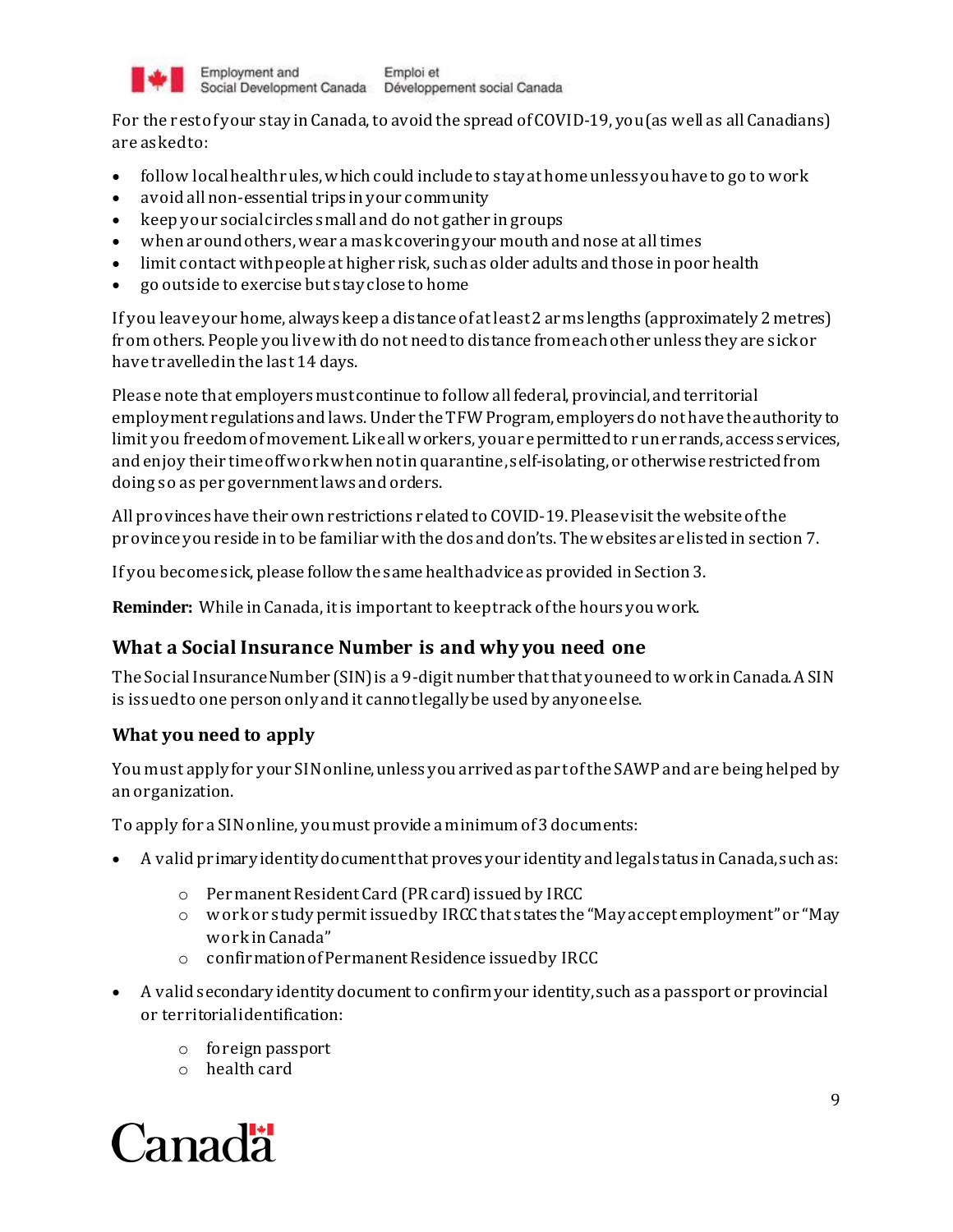

- o driver's license
- A proof of address of your accommodation during your employment in Canada (not your quarantine location) with your name and address
	- o Employment contract with your name and address
	- $\circ$  Letter from an organization/institution/employer attesting your address and signed by a representative of the organization/institution or the employer and you

\*Remember: Your address must match the address on your proof of address document. It is also important that you type your names as they appear on your primary identity document.

A supporting document may be required if the name indicated on your primary or secondary document is different from the name you are currently using.

#### **Where to apply for a SIN**

- For more information about the documents required to apply for a SIN, visit the Apply for a [Social Insurance Number webpage](https://www.canada.ca/en/employment-social-development/services/sin/apply.html) (https://www.canada.ca/en/employment-socialdevelopment/services/sin/apply.html)
- $\bullet$  Submit a SIN application online within a secure and protected environment using the  $\frac{1}{2}$ [portal\(https://sin-nas.canada.ca/en/Sin/](https://sin-nas.canada.ca/en/Sin/))

# **Section 5: COVID-19 income support measures**

Your employer cannot end your contract if you are sick with COVID-19. Due to the COVID-19 pandemic, we are offering financial supports. **You may be eligible for income support if you are**  laid off or if you become sick due to COVID-19. If you become ill after the initial quarantine period, you may be entitled to either paid or unpaid sick leave, depending on your employment contract and the relevant federal, provincial or territorial employment standards. Contact the employment standards office by telephoneor visit their website to find out more. You can find these phone numbers and websites in Section 8. Please note that employers must pay you for the quarantine period and longer than the initial 14 days if you become symptomatic or were exposed to another person who had symptoms. After this period, employers do not have to pay you if you get sick. However, there are income supports available to you if you do get sick.

### **If you need financial assistance**

#### **Employment Insurance (EI)**

EI provides regular benefits to individuals who lose their jobs through no fault of their own and are available for and able to work, but can'[t find a job](https://www.canada.ca/en/services/jobs/opportunities.html) (https://www.canada.ca/en/services/jobs/opportunities.html). If you have insurable employment, you must apply to EI in order to see if you are eligible.

You may be eligible to:

• El Regular benefits: if you have lost your job through no fault of your own, or

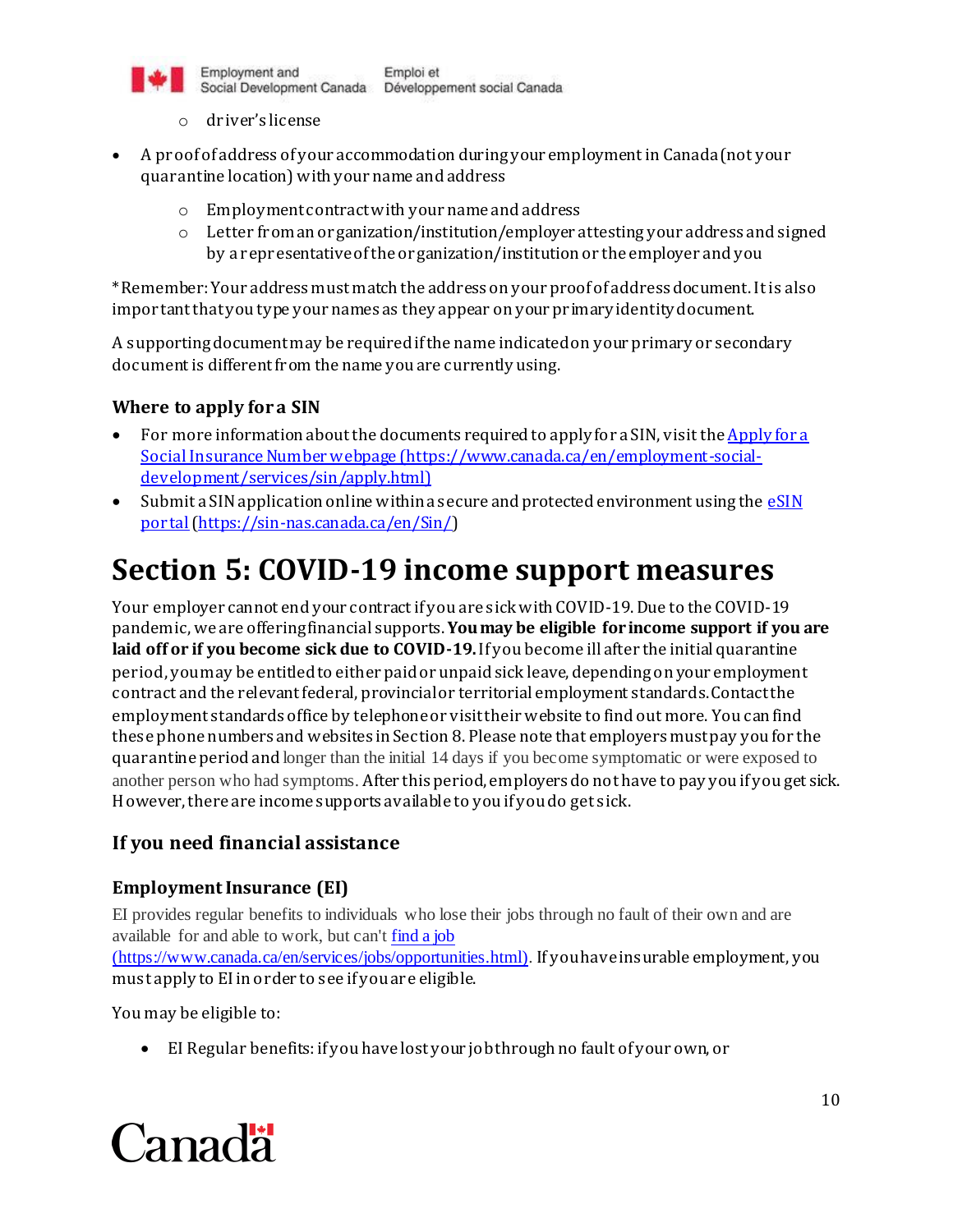

- EI Sickness benefits: if you are unable to work due to illness, injury or quarantine (except the initial mandatory quarantine period).
- EI Maternity/Parental/Caregiving benefits. Please visit th[e EI webpage](https://www.canada.ca/en/services/benefits/ei.htmlhttps:/www.canada.ca/en/services/benefits/ei.html) [\(https://www.canada.ca/en/services/benefits/ei.htmlhttps:/www.canada.ca/en/services/](https://www.canada.ca/en/services/benefits/ei.htmlhttps:/www.canada.ca/en/services/benefits/ei.html) [benefits/ei.html](https://www.canada.ca/en/services/benefits/ei.htmlhttps:/www.canada.ca/en/services/benefits/ei.html)) for more information.

Note: You have "insurable employment"if you have EI deductions taken from your paycheque.

Please visit th[e EI portal](https://www.canada.ca/en/services/benefits/ei.html) (https://www.canada.ca/en/services/benefits/ei.html) to apply.

If you don't qualify for EI, you might be eligible for the new Canada Recovery Benefits (CRB) which are currently in effect until September 25, 2021.

### **Canada Recovery Sickness Benefit (CRSB)**

The Canada Recovery Sickness Benefit (CRSB) will provide \$500 per week (taxable, tax deducted at source) for up to a maximum of 4 weeks, for workers who are unable to work for at least 50% of the week because they contracted COVID-19, self-isolated for reasons related to COVID-19, or have underlying conditions, are undergoing treatments or have contracted other sicknesses that, in the opinion of a medical practitioner, nurse practitioner, person in authority, government or public health authority, would make them more susceptible to COVID-19. This benefit will be paid in oneweek periods.

Note: You don't need to take your EI benefits before you apply for the Canada Recovery Sickness Benefit. However, you cannot get EI and the Recovery Benefits or any other paid leave at the same time.

You may be eligible to the CRSB if you:

- reside in Canada (including while you are in Canada and have a valid work permit and SIN)
- you are unable to work at least 50% of your scheduled work week because you are selfisolating due to COVID-19 (either you are sick or may be sick, or are advised to self-isolate)
- you are not receiving any other benefits (CRB, EI) or paid leave from your employer for the same period
- had employment and/or self-employment income of at least \$5,000 in 2019 or in 2020, or in the 12 months before the date you apply from

[Learn more about the Canada Recovery Sickness Benefit](https://www.canada.ca/en/revenue-agency/services/benefits/recovery-sickness-benefit.html) (https://www.canada.ca/en/revenueagency/services/benefits/recovery-sickness-benefit.html)

### **Canada Recovery Benefit (CRB)**

The Canada Recovery Benefit will provide eligible workers with \$500 per week (taxable, tax deducted at source) for up to 38 weeks for those who have stopped working and who are not eligible for EI, or had their employment/self-employment income reduced by at least 50% due to COVID-19. This benefit will be paid in two-week periods.

You may be eligible for the CRB if you:

reside in Canada (including while you are in Canada and have a valid work permit and SIN)

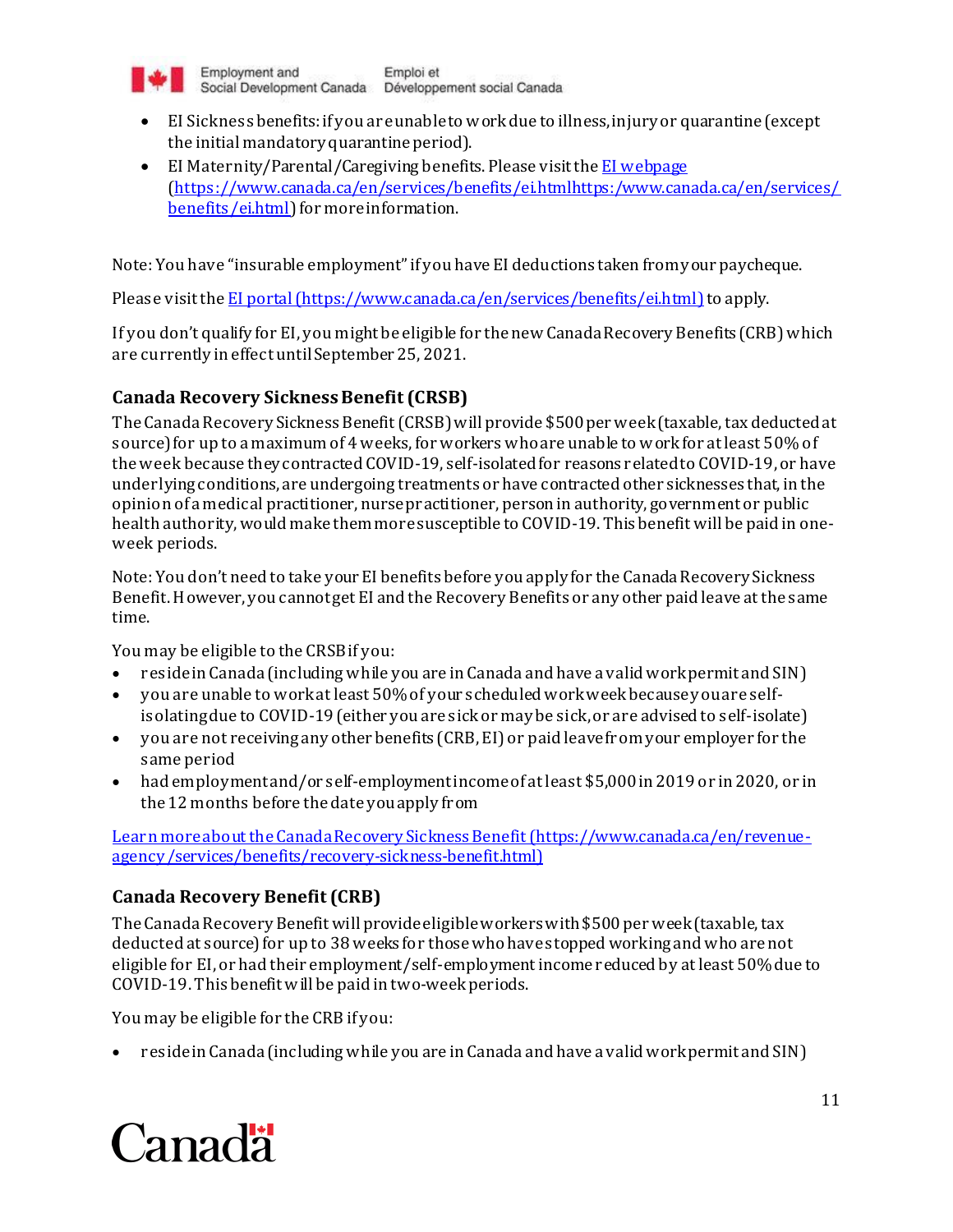

- have stopped working because of reasons related to COVID-19 or are available and looking for workin accordance to your work permit conditions; or are working and have had a reduction in your employment/self-employment for reasons related to COVID-19
- are not eligible for EI
- had employment and/or self-employment income of at least \$5,000 in 2019 or in 2020, or in the 12 months before the date you apply from and
- have not quit your job voluntarily

Note: You will not be eligible for the CRB for the initial quarantine period because your employer is responsible for your salary during that time, so please do not apply for that period.

Workers can only receive one type of benefit at a time. [Learn more about the Canada Recovery Benefit](https://www.canada.ca/en/revenue-agency/services/benefits/recovery-benefit.html)(https://www.canada.ca/en/revenueagency/services/benefits/recovery-benefit.html)

The Canada Revenue Agency (CRA) administers the Canada Recovery Benefits, and workers can apply through the CRA. The best way to apply for any of the recovery benefits is online, vi[a My](https://www.canada.ca/en/revenue-agency/services/e-services/e-services-individuals/account-individuals.html)  [Account](https://www.canada.ca/en/revenue-agency/services/e-services/e-services-individuals/account-individuals.html). However, workers who do not have access to the internet can apply using the CRA's automated bilingual toll-free phone lines:  $1-800-959-2019$  $1-800-959-2019$  $1-800-959-2019$  $1-800-959-2019$  $1-800-959-2019$  s or  $1-800-959-2041$  . To obtain more information on how to apply for the recovery benefits pleasevisit th[e COVID-19 Benefits and](COVID-19%20Benefits%20and%20Services%20webpage%20(https:/www.canada.ca/en/services/benefits/covid19-emergency-benefits.html).)  [Serviceswebpage \(https://www.canada.ca/en/services/benefits/covid19-emergency](COVID-19%20Benefits%20and%20Services%20webpage%20(https:/www.canada.ca/en/services/benefits/covid19-emergency-benefits.html).)[benefits.html\).](COVID-19%20Benefits%20and%20Services%20webpage%20(https:/www.canada.ca/en/services/benefits/covid19-emergency-benefits.html).)

# **Goods and services tax/harmonized sales tax (GST/HST) credit**

You may be eligible for the quarterly GST/HST credit payment. Your eligibility and the payment amount is determined based on the information you provided in your most recent income tax and benefit return. To get the GST/HST credit, you have to file a tax r eturn, even if you have not received income in the year.

# **Section 6: Changing jobs**

If you are changing jobs or employers and need a new employer-specific work permit, IRCC has implemented several temporary public policies that can help you start working quickly.

If you have an employer-specific work permit and you want to change jobs or employers, you can apply for [a new employer-specific work permit from inside Canada](https://www.canada.ca/en/immigration-refugees-citizenship/services/work-canada/permit/temporary/extend/change-jobs-employers.html) (https://www.canada.ca/en/immigration-refugees-citizenship/services/workcanada/permit/temporary/extend/change-jobs-employers.html). Due to COVID-19, your work permit application may be expedited, and you may not need to wait until your work permit application is approved to start your new job or work for a new employer. You just need an email from IRCC that says you have permission to change jobs.

If you are a former TFW whose status as a worker has expired, you may be able to apply to restore your status. If you applied to [restore your temporary resident status as a worker with an employer](https://www.canada.ca/en/immigration-refugees-citizenship/services/coronavirus-covid19/restoration-extension-trv.html#applied)[specific work permit](https://www.canada.ca/en/immigration-refugees-citizenship/services/coronavirus-covid19/restoration-extension-trv.html#applied)(https://www.canada.ca/en/immigration-refugees-

# Canadä<sup>r</sup>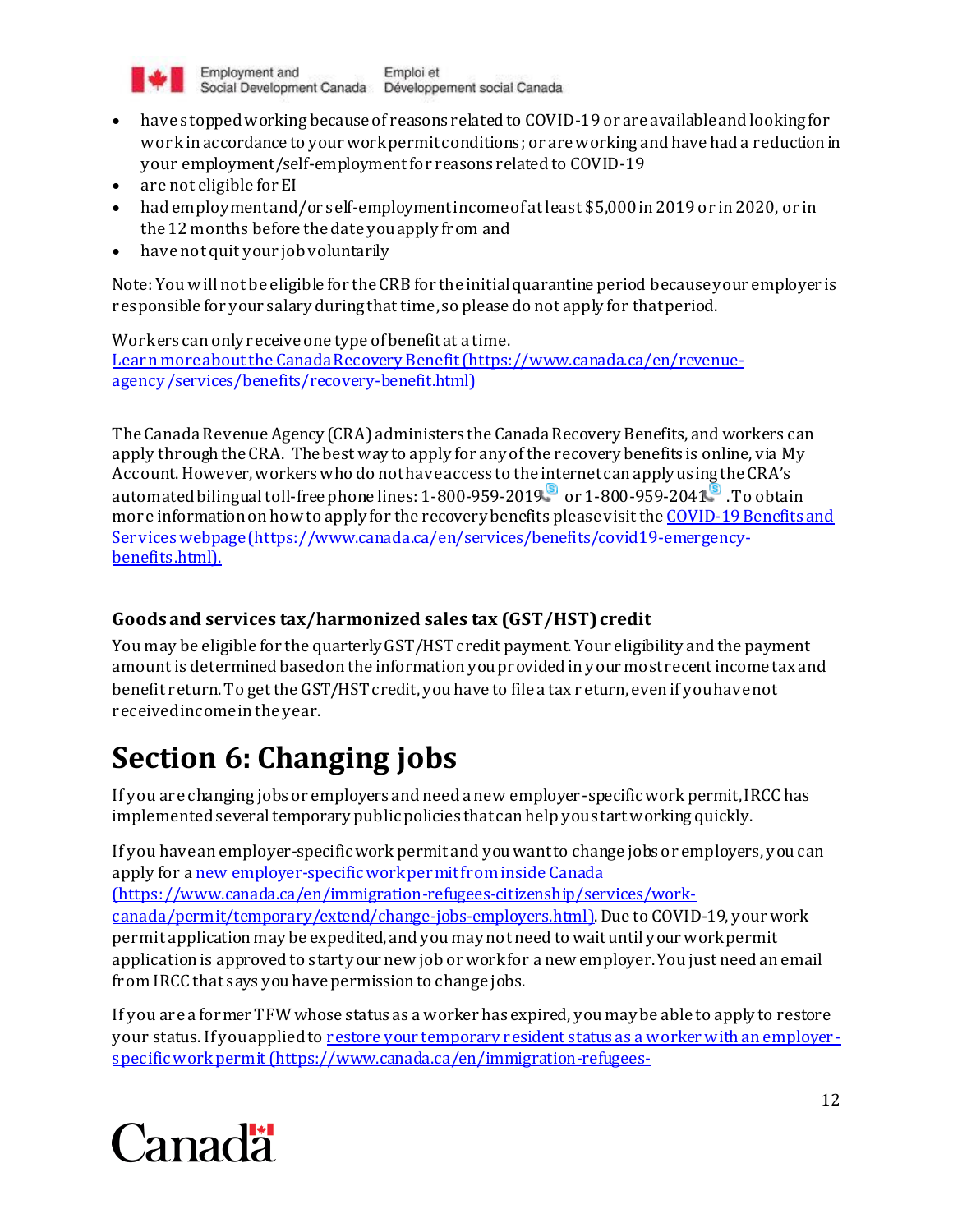

citizenship/services/coronavirus-covid19/restoration-extension-trv.html#applied), you may be eligible to request to work while you wait for your application to be processed.

Normally, visitors can't apply for work permits from ins ide Canada. Due to COVID-19, visitors can no[w apply online for an employer-specific work permit](https://www.canada.ca/en/immigration-refugees-citizenship/services/work-canada/permit/temporary/after-apply-next-steps.html#visitor)(https://www.canada.ca/en/immigrationrefugees-citizenship/services/work-canada/permit/temporary/after-apply-next-

steps.html#visitor). If you are a visitor who applied for an employer-specific work permit in Canada and held a work permit in the last 12 months, you can ask IRCC to be allowed to work while your application is being processed.

# **Section 7: Contacts for questions or help related to COVID-19**

For more information about COVID-19, please visitth[e COVID-19 information](https://www.canada.ca/en/public-health/services/diseases/coronavirus-disease-covid-19.html?utm_campaign=not-applicable&utm_medium=vanity-url&utm_source=canada-ca_coronavirus) webpage (https://www.canada.ca/en/public-health/services/diseases/coronavirus-disease-covid-19.html?utm\_campaign=not-applicable&utm\_medium=vanity-url&utm\_source=canadaca\_coronavirus).

Each province and territory in Canada has its own health care system. People who work for the health care system in the province or territory where you live will help you if you have concerns about your health. You can contact them.

# **Health service and information contacts**

### **Province or Territory**

### **British Columbia**

- [British Columbia website](http://www.bccdc.ca/covid19) (http://www.bccdc.ca/covid19)
- Phone number: 811

#### **Alberta**

- [Alberta website](http://www.saskhealthauthority.ca/) (http://www.saskhealthauthority.ca/)
- Phone number: 811

#### **Manitoba**

- [Manitoba website](http://www.manitoba.ca/covid19) (http://www.manitoba.ca/covid19)
- Phone number: 1-888-315-9257

#### **Ontario**

- [Ontario website](http://www.ontario.ca/coronavirus) [\(http://www.ontario.ca/coronavirus](http://www.ontario.ca/coronavirus))
- $\bullet$  1-866-797-0000

#### **Quebec**

[Quebec website](http://www.quebec.ca/en/coronavirus) (http://www.quebec.ca/en/coronavirus)

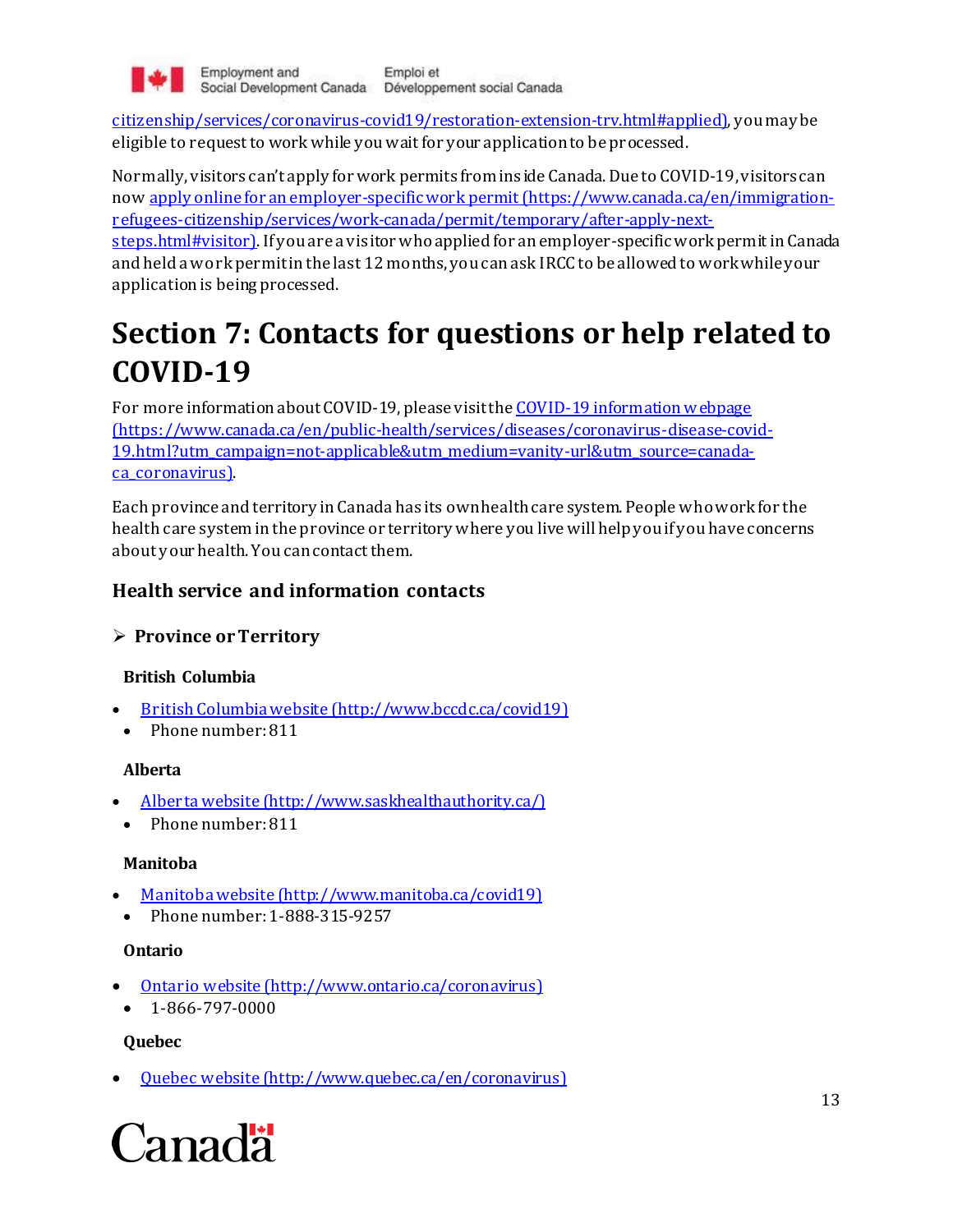

1-877-644-4545

#### **New Brunswick**

- [New Brunswick website](http://www.gnb.ca/publichealth) (http://www.gnb.ca/publichealth)
	- 811

#### **Nova Scotia**

- [Nova Scotia website](http://www.nshealth.ca/public-health) (http://www.nshealth.ca/public-health
	- 811

#### **Prince Edward Island**

- [Prince Edward Island website](http://www.princeedwardisland.ca/covid19) (http://www.princeedwardisland.ca/covid19)
- $811$

#### **Newfoundland and Labrador**

- [Newfoundland and Labrador website](http://www.gov.nl.ca/covid-19) (http://www.gov.nl.ca/covid-19)
- 811 or 1-888-709-2929

#### **Nunavut**

- [Nunavut website](http://www.gov.nu.ca/health) (http://www.gov.nu.ca/health)
- $-1-867-975-5772$

#### **Northwest Territories**

- [Northwest Territories website](https://www.hss.gov.nt.ca/en) (https://www.hss.gov.nt.ca/en)
- 911

#### **Migrant worker support organizations**

We are funding community organizations to support workers affected by COVID-19. These organizations can provide advice and support, interpretation, workshops, opportunities to build community connections, and more.

- For workers in British Columbia:
	- o Th[e Community Airport Newcomers Network](https://www.yvr.ca/en/passengers/navigate-yvr/customs-and-immigration/community-airport-newcomers-network) [\(https://www.yvr.ca/en/passengers/navigate-yvr/customs-and-immigration/community](https://www.yvr.ca/en/passengers/navigate-yvr/customs-and-immigration/community-airport-newcomers-network)[airport-newcomers-network](https://www.yvr.ca/en/passengers/navigate-yvr/customs-and-immigration/community-airport-newcomers-network)) will welcome you at Vancouver International Airport and give you information and offer you an orientationsession. In your package, there is a list of support organizations.
	- o [MOSAIC](https://www.mosaicbc.org/services/settlement/migrant-workers/) (https://www.mosaicbc.org/services/settlement/migrant-workers/), another funded organization, offers a variety of services to migrant workers and can connect you with support organizations near you.
- For workers in Alberta, Saskatchewan and Manitoba

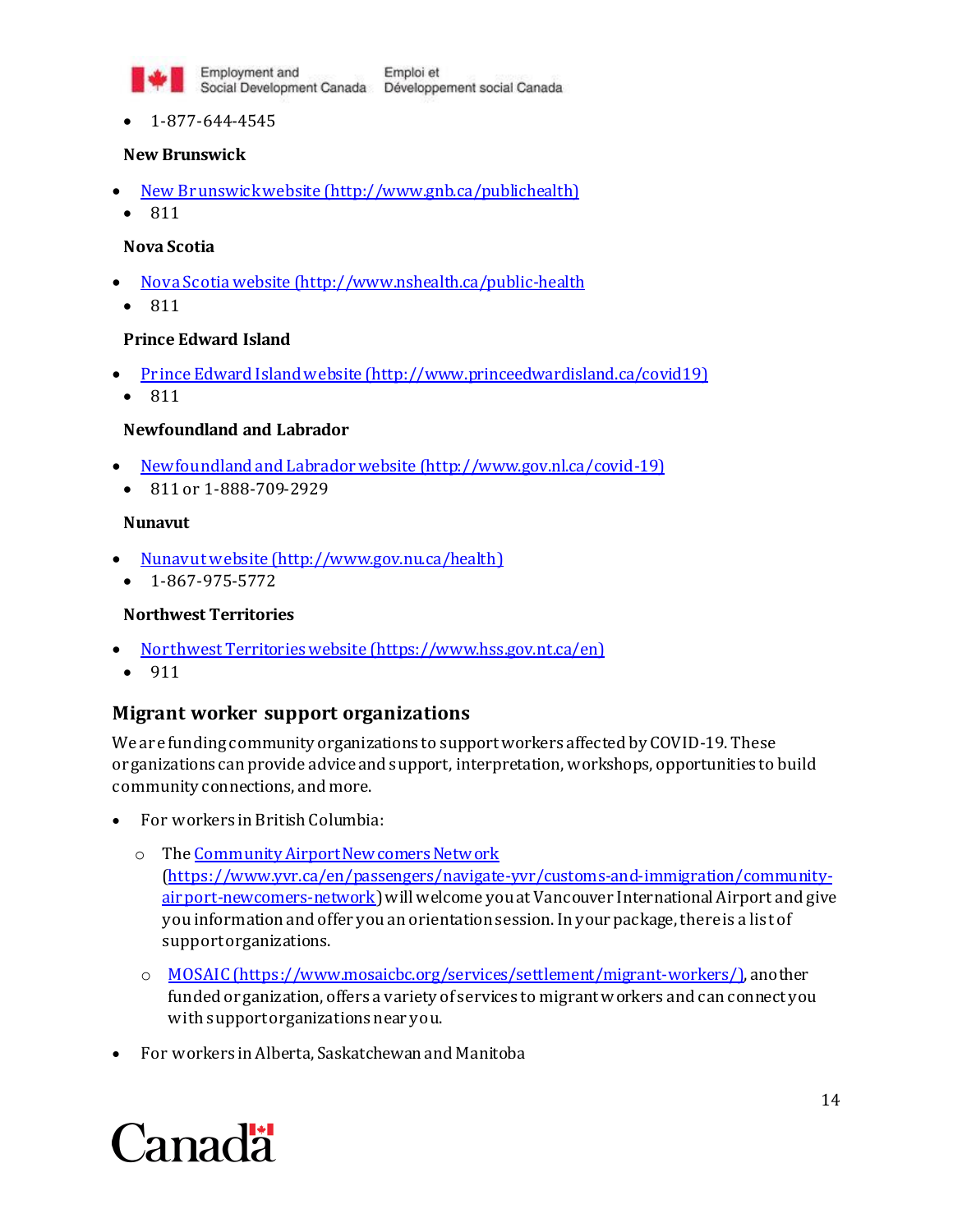

- o Th[e Calgary Catholic Immigration Society](https://www.ccisab.ca/) [\(https://www.ccisab.ca/](https://www.ccisab.ca/)) offers a variety of services to migrant workers and can connect you with support organizations near you.
- For workers in Ontario, Nova Scotia, New Brunswick, Prince Edward Island and Northwest Territories:
	- o [Kairos](https://www.kairoscanada.org/what-we-do/migrant-justice/etfw) [\(https://www.kairoscanada.org/what-we-do/migrant-justice/etfw](https://www.kairoscanada.org/what-we-do/migrant-justice/etfw)) offers a variety of services to migrant workers and can connect you with support organizations near you.
- For workers in Quebec
	- o [Immigrant Québec](https://infotetquebec.com/en/) [\(https://infotetquebec.com/en/](https://infotetquebec.com/en/)) has a website for TFWs. A list of support organizations is included under the tab "Who can help?".

Finally, you can visit th[e Migrant Worker Hub website](https://migrantworkerhub.ca/) [\(https://migrantworkerhub.ca/](https://migrantworkerhub.ca/)) to find useful resources. Although some information is related to British Columbia only, most is suitable regardless of where you work and live in Canada. Resources include:

- short videos
- webinars
- e-learning
- info sheets

# **Section 8: Contacts to report your employer for not respecting the COVID-19 requirements**

For information about the TFW Program, what is expected from employers during the COVID-19 pandemic, and frequently asked questions, please visit th[e TFWProgram's worker rights page](https://www.canada.ca/en/employment-social-development/campaigns/foreign-worker-rights.htmlhttps:/www.canada.ca/en/employment-social-development/campaigns/foreign-worker-rights.html) (https://www.canada.ca/en/employm**@剥回**:ial-development/campaigns/foreign-workerrights.htmlhttps:/www.canada.ca/en/employment-social-development/campaigns/foreignworker-rights.html).

All documents are also available in French, and some are also available in Spanish.

Use the confidential Government of Canada Tip Line (1-[8](https://www.canada.ca/en/services/benefits/ei/cerb-application/transition/questions.html)66-602-9448 ) if your employer is:

- forcing you to work during the initial quarantine period
- not paying you during the initial quarantine period
- not providing you with cleaning supplies during the initial quarantine period (applicable only if your employer is providing you with housing).
- interfering with the quarantine requirements (for example, preventing you from accessing groceries, etc.)
- housing workers in quarantine with workers who are not in quarantine
- not isolating and providing a worker who has signs/symptoms with a private bedroom and bathroom (applicable only if your employer is providing you with housing)
- preventing you from following the instructions of public health officials

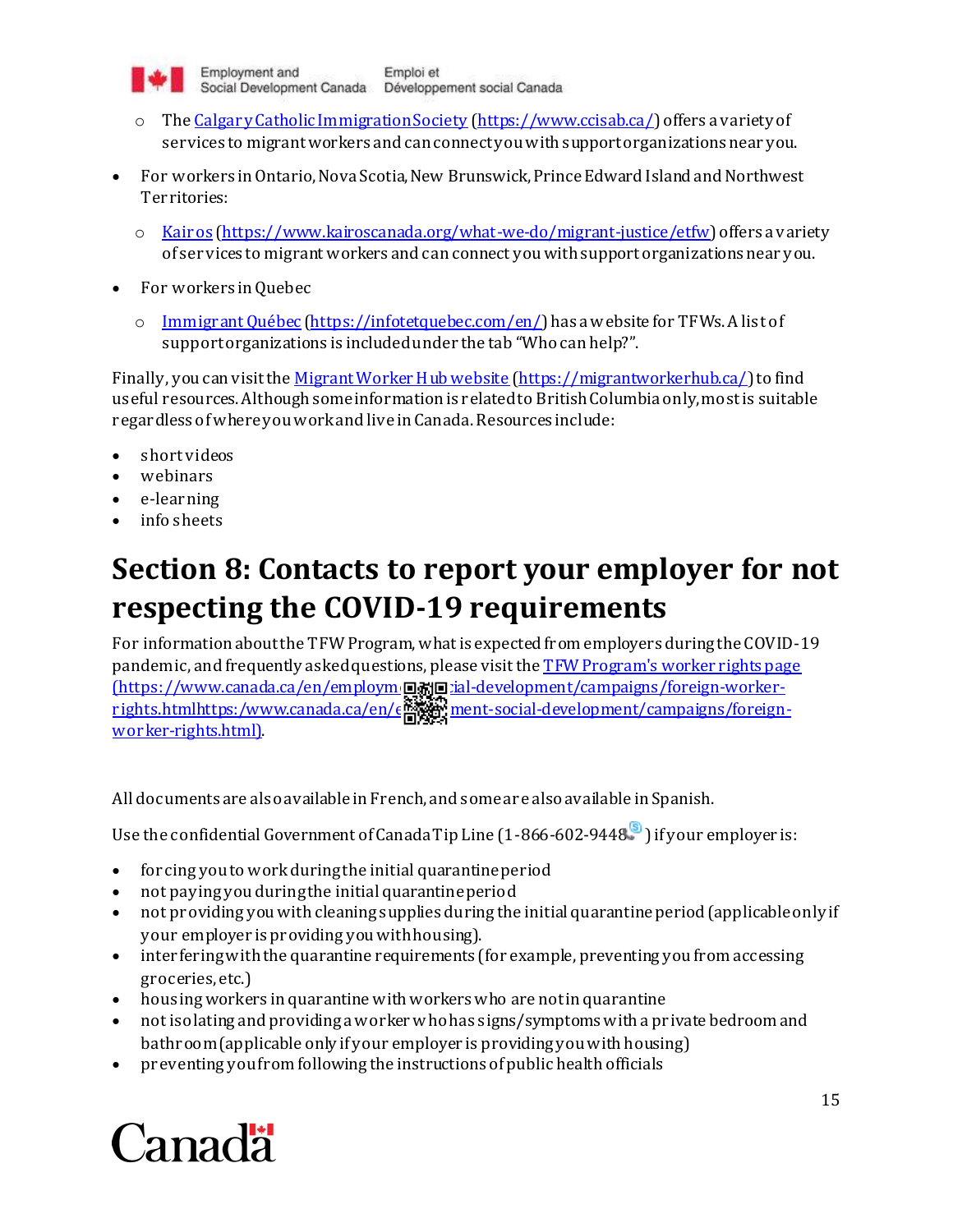

• restricting you from running errands, accessings ervices, and enjoying your time off work when not in quarantine or self-isolating

You can also report your employer by using the multi-lingu[al Online Fraud Reporting Tool](https://www.canada.ca/en/employment-social-development/corporate/transparency/access-information/prevention-signalement-fraude/report-online-fraud.html) (https://www.canada.ca/en/employment-social-development/corporate/transparency/accessinformation/prevention-signalement-fraude/report-online-fraud.html).

You can also notify the Royal Canadian Mounted Police, local law enforcement, and local health authorities.

# **Workplace health and safety offices**

Call if your employer asked you to do dangerous work, if conditions at your workplace are unsafe, or if you were injured or sick because of your work.

#### **Federal Labour Program (call if you are in a federally regulated workplace):** 1-800-641-4049

**British Columbia**

1-888-621-7233

#### **Alberta**

1-866-415-8690

#### **Saskatchewan**

1-800-567-7233

### **Manitoba**

1-855-957-7233

### **Ontario**

1-877-202-0008

**Québec**

1-844-838-0808

# **New Brunswick**

1-800-222-9775

**Nova Scotia** 1-800-952-2687

**Prince Edward Island** 1-800-237-5049

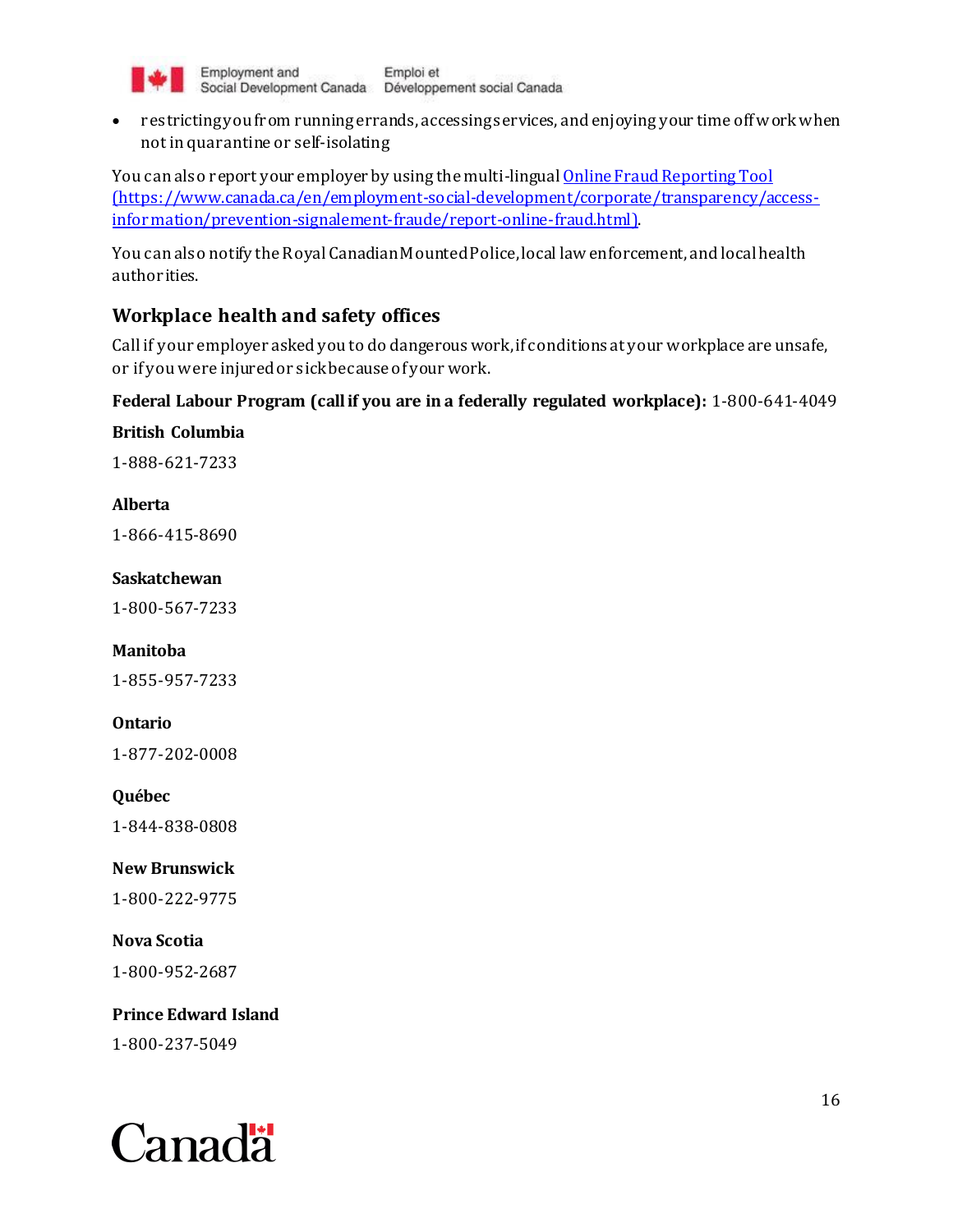

Employment and

Emploi et Social Development Canada Développement social Canada

#### **Newfoundland and Labrador**

1-800-563-5471

**Yukon** 1-800-661-0443

#### **Northwest Territories**

1-800-661-0792

#### **Nunavut**

1-877-404-4407

#### **Employment standards offices**

Call if your employer is not paying you properly, if someone is not treating you fairly at work, or if your employer is not respecting your contract.

#### **Federal Labour Program (call if you are in a federally regulated workplace):** 1-800-641-4049

**British Columbia** 1-833-236-3700

**Alberta** 1-877-427-3731

**Saskatchewan** 1-800-667-1783

**Manitoba** 1-800-821-4307

**Ontario** 1-800-531-5551

**Québec** 1-800-265-1414

**New Brunswick** 1-888-452-2687

**Nova Scotia** 1-888-315-0110

**Prince Edward Island** 1-800-333-4362

**Newfoundland and Labrador** 1-877-563-1063